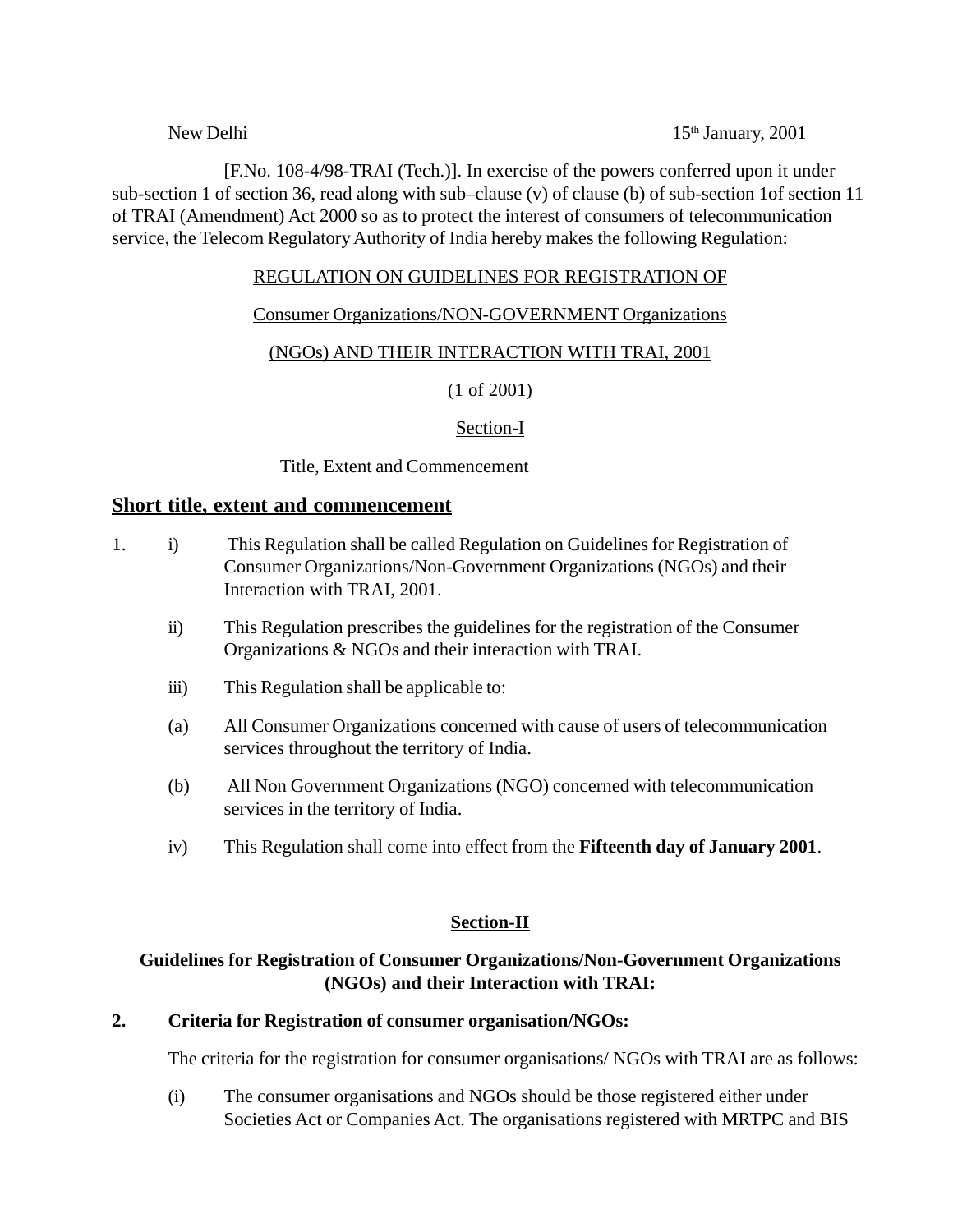shall also be eligible for registration with TRAI.

(ii) The organisations should be non-profit and non –political.

(iii) The organisations should have a minimum three-years of experience in the areas of representing views of consumers.

## **3. Rules Governing Registration:**

- i) All the organisations interested in getting themselves registered with TRAI, should submit their application along with Registration Form, which is enclosed at Annexure  $A$
- ii) TRAI will complete the registration process within 45 days of receipt of a complete Registration Form along with all the enclosures indicated in the Registration Form.
- iii) The Organisations, which are found suitable for registration with TRAI, will be sent a written communication bearing Registration Number allocated uniquely to them.
- iv) The Registration Number will have to be quoted by the registered organisation in every correspondence with TRAI.
- v) The registered organisation will provide audited annual report to TRAI on yearly basis.
- vi) The registration will be valid initially for a period of two years.
- vii) The renewal of registration, beyond a period of two years, could be considered by TRAI on a specific request made by the already registered organisation, wherein the Organisation will have to provide additional information, if required by TRAI.
- viii) The Organisations, which are at present registered with TRAI will have to apply afresh for registration as per the procedure stipulated above.
- ix) In the event of the TRAI observing any conduct on the part of consumer organisation, unbecoming of such an organisation, the TRAI will have the right to cancel the registration after advising the reason, and that the TRAI's decision in this regard will be final.

## **4. Interaction with TRAI:**

- i) All consumer organisations /NGOs may interact with TRAI. Specific facilities mentioned below will, however, be available only to consumer organisations / NGOs registered with TRAI.
- ii) The registered organisations shall be informed to attend open house discussions held by TRAI on various issues.
- iii) An open regular two way communication channel will be maintained with the consumer organisations and NGOs registered with the Authority, with the objective of sharing additional data/ information and discussions over and above what is shared through other channels.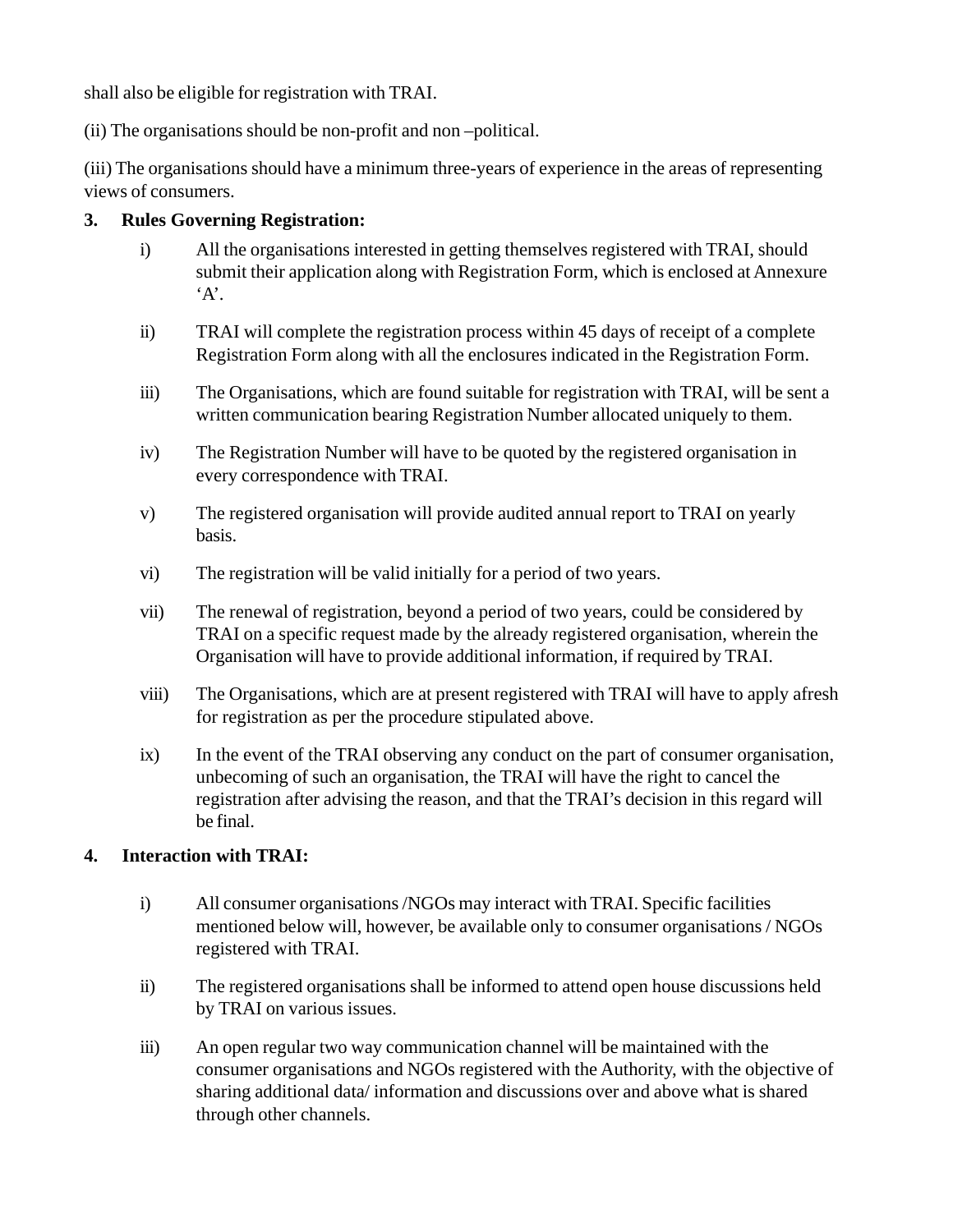- iv) In addition to the open house discussions held in various parts of the country, TRAI shall hold half yearly meetings with registered consumer organisations to increase interaction for better understanding of the problems of consumers across the country. These meetings may be organised in different parts of country for better participation.
- v) TRAI, in the form of consultation paper, shall also highlight the international practices of various consumer related issues for the benefit of consumers through these consumer organisations/NGOs.
- vi) All the Consumer Organizations/ NGOs will interact with a Nodal Officer in TRAI for the purpose of registration and consumer related issues. Senior Research Officer i) All consumer organisations /NGOs may interact with TRAI. Specific facilities mentioned below will, however, be available only to consumer organisations / NGOs registered with TRAI.
- ii) The registered organisations shall be informed to attend open house discussions held by TRAI on various issues.
- iii) An open regular two way communication channel will be maintained with the consumer organisations and NGOs registered with the Authority, with the objective of sharing additional data/ information and discussions over and above what is shared through other channels.
- iv) In addition to the open house discussions held in various parts of the country, TRAI shall hold half yearly meetings with registered consumer organisations to increase interaction for better understanding of the problems of consumers across the country. These meetings may be organised in different parts of country for better participation.
- v) TRAI, in the form of consultation paper, shall also highlight the international practices of various consumer related issues for the benefit of consumers through these consumer organisations/NGOs.
- vi) All the Consumer Organizations/ NGOs will interact with a Nodal Officer in TRAI for the purpose of registration and consumer related issues. Senior Research Officer (Administration & Legal) Sh. Mathew Palamattam, present incumbent, is appointed as Nodal officer who shall interact with consumer organisations/NGOs on sustained basis.

# **5. Mode of Data sharing:**

- i) TRAI shall continue to share information through various consultation papers, through website, e-mail and letters.
- ii) The consumer organizations/ NGOs shall also submit the data available with them regarding the customer perception about the telecom services being provided by various service providers and information on other issues, which may be used for the benefit of the consumers.
- iii) The information about any survey, opinion poll conducted by any consumer organizations/NGOs shall be shared with TRAI either free of cost or through a reasonably priced document.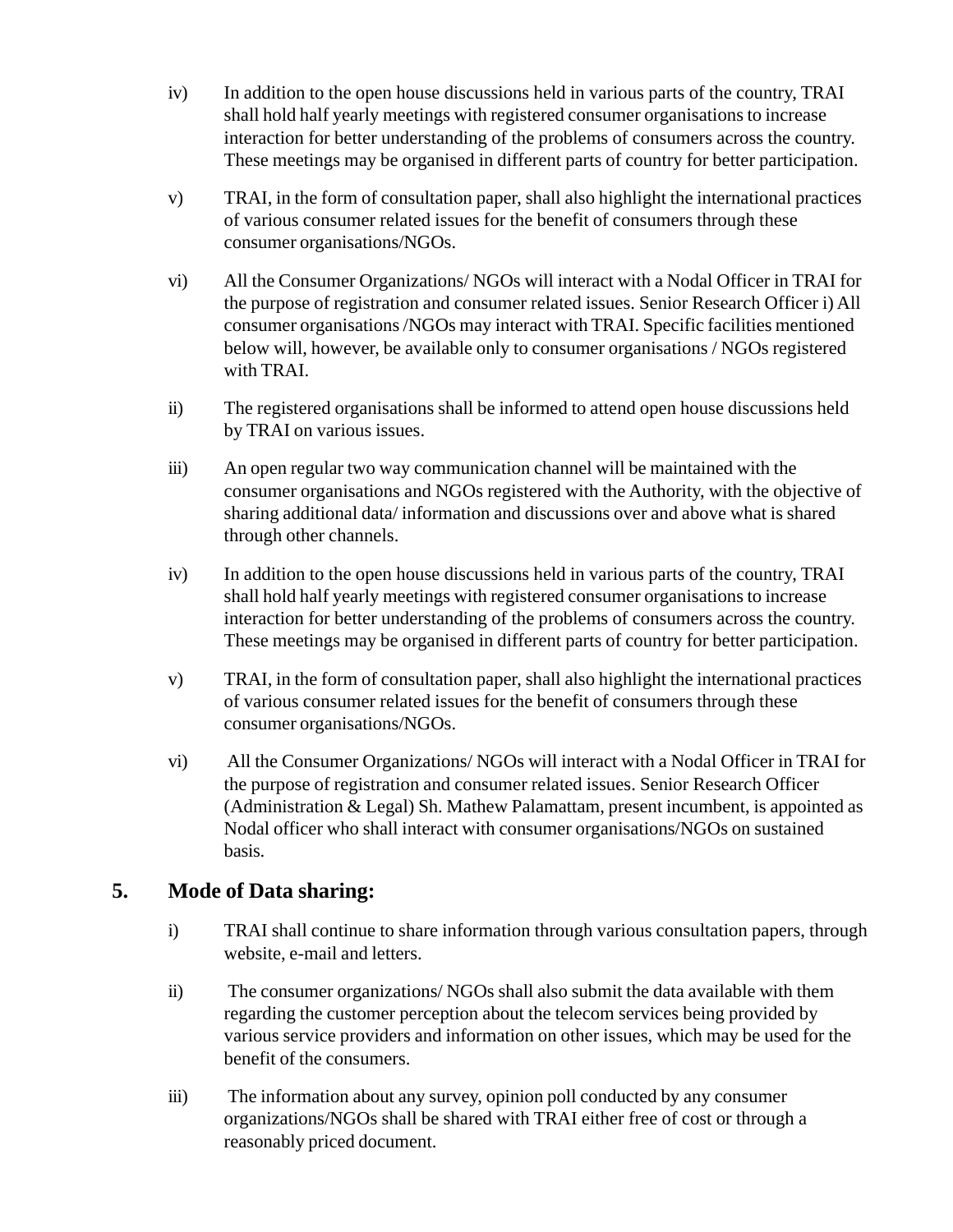#### **SECTION III**

### **6. Review**

- (i) The Authority may, from time to time, review and modify guidelines for Registration of Consumer Organizations/NGOs and their Interaction with TRAI, 2001.
- (ii) The Authority, on reference from any affected party, and for good and sufficient reasons, may review and modify this regulation.

#### **SECTION IV**

#### **7. Explanatory Memorandum**

This regulation contains at Annexure 'B', an Explanatory Memorandum detailing the need for this regulation and the process adopted by the Authority.

#### **SECTION V**

#### **8. Interpretation**

In case of disputes regarding interpretation of any of the provisions of this Regulation, the decision of the Authority shall be final and binding.

**(Rajendra Singh)**

**Advisor (MN**)

#### **ANNEXURE 'A'**

# **REGISTRATION FORM**

Format for Application for registration of NGO/Consumer Organization with TRAI

| $\mathbf{1}$ | Name and address of Organisation Telephone No. Fax/Email                     |          |
|--------------|------------------------------------------------------------------------------|----------|
| 2            | Details of registration. (Attach a copy of registration certificate)         |          |
| 3.           | Whether Constitution/Memorandum of Association and Rules and                 |          |
|              | Regulations for the organization have been framed, if yes, a copy to be      | Yes / No |
|              | enclosed                                                                     |          |
| 4.           | Name, address and profession of the present office bearers and members       |          |
|              | of the Governing Council showing the position held in the organization       |          |
| 5            | Whether any office bearer is having any commercial/business relationship     |          |
|              | or position in any corporate/business house, and if so, indicate the name    |          |
|              | and address of the organizations and nature of relationship / position/share |          |
|              |                                                                              |          |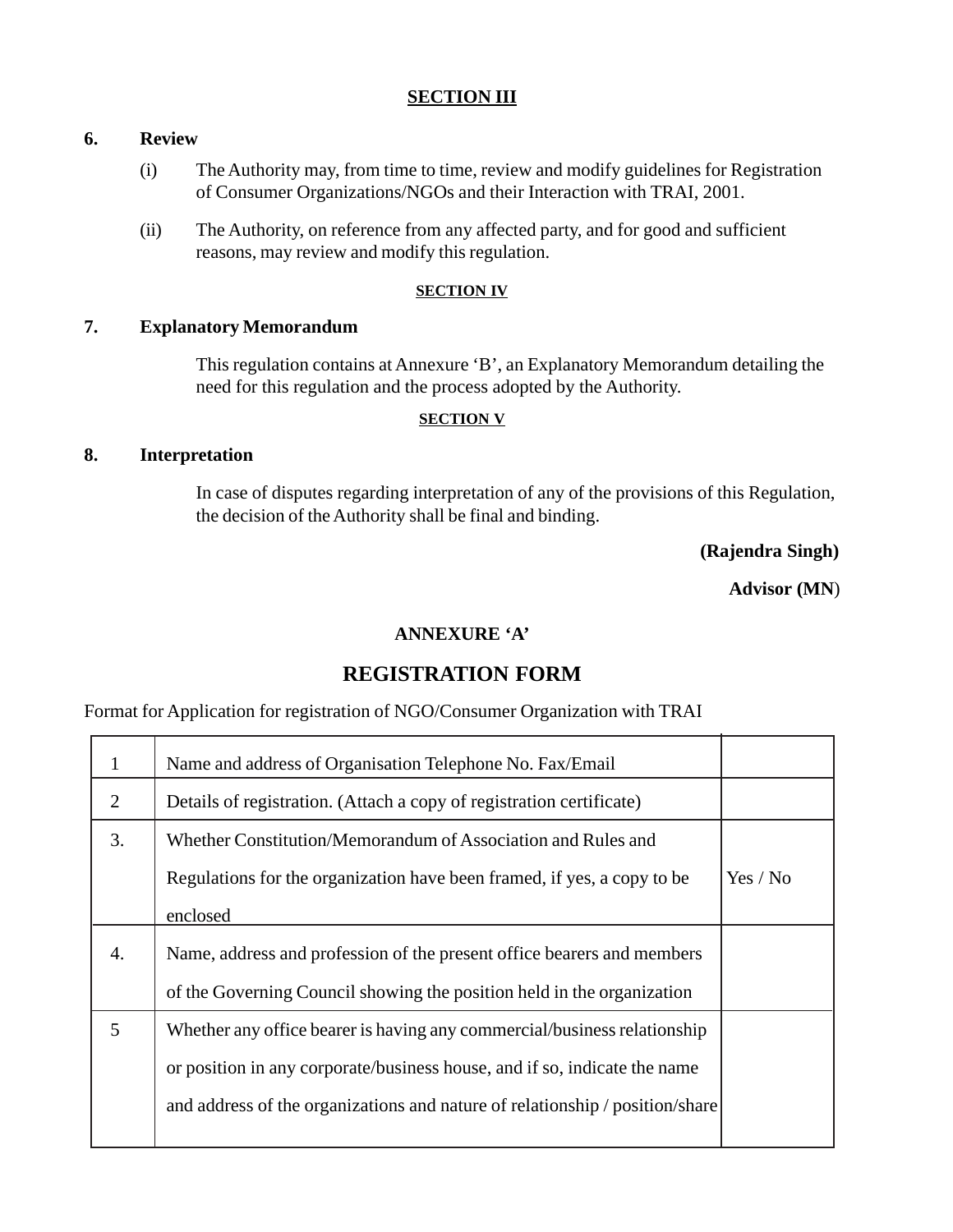|     | etc.                                                                                                                                                                                                                                                                                                                                                                                                                                                                                                                               |  |
|-----|------------------------------------------------------------------------------------------------------------------------------------------------------------------------------------------------------------------------------------------------------------------------------------------------------------------------------------------------------------------------------------------------------------------------------------------------------------------------------------------------------------------------------------|--|
| 6.  | Details of members i.e. patron, life, individual, institutional members.                                                                                                                                                                                                                                                                                                                                                                                                                                                           |  |
| 7.  | Details of Infrastructure<br>Premises: Own /Rental<br>Manpower: Full/part Time (Paid/Voluntary)<br>Network : Local Regional<br>Resource Persons: Available (Y/N)                                                                                                                                                                                                                                                                                                                                                                   |  |
| 8.  | Organizational Activities<br>Specific Area of Activity (Please tick as applicable)<br>a. Handling issues related to Telecom Consumers<br>b. Handling consumer complaints<br>c. Research projects/surveys<br>d. Consumer Education/Training<br>e. Consumer Lobbying/Advocacy<br>f. Legal Advice service<br>g. Consumer Litigation<br>h. Comparative product Testing<br>i. Regular press columns<br>j. Consumer Representations<br>k. Publishing consumer letters<br>1. Consumer magazines<br>m. Any other activity (Please specify) |  |
| 9.  | Source Of Funds<br>(Last three years)<br>a) Individual donations/contributions/membership fee<br>b) State Government<br>c) Central Govt.<br>d) Funding Agencies<br>1. Indian<br>2. Foreign<br>(Regn.Certificate copy)<br>e) From Business sources<br>f) Others<br>(Please attach copy of Last audited Statement of final accounts)                                                                                                                                                                                                 |  |
| 10. | Whether any publication/survey work has been done in the areas<br>of telecom, if so, attach a copy of the report.                                                                                                                                                                                                                                                                                                                                                                                                                  |  |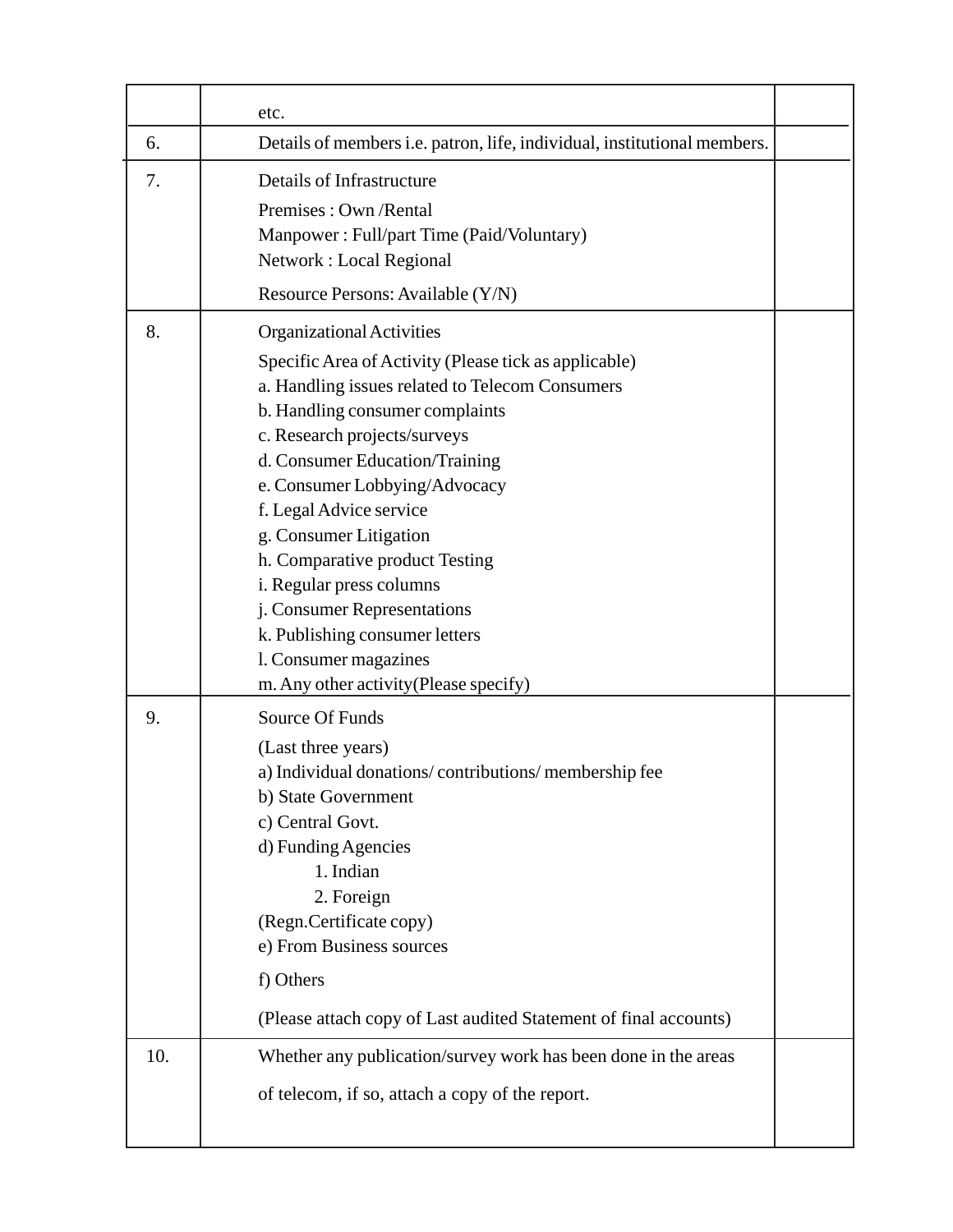| 11. | Whether any response to the TRAI Consultation Papers has been made<br>during the last two years and if so, attach a copy/copies thereof. |  |
|-----|------------------------------------------------------------------------------------------------------------------------------------------|--|
| 12. | Whether you have capability of networking to conduct survey / study                                                                      |  |
|     | on All India basis (Give details)                                                                                                        |  |
| 13. | Furnish Activity report of the Organization in the last three years.                                                                     |  |
|     |                                                                                                                                          |  |

This is to certify that above information has been furnished to the best of our knowledge. We will abide by the decision of TRAI on this application.

If any of the above information is found to be incorrect any point of time, TRAI will be justified in revoking the registration.

## **Signature of Authorized**

## **Office Bearer of applicant**

## **ANNEXURE 'B'**

## **EXPLANATORY MENORANDUM**

Telecom Regulatory Authority of India (Amendment) Act, 2000, in addition to other functions, under Section 11(1) (b) (v),  $11(2)$  and 11(1) (b) (ix) provides for the functions related to monitoring of quality of telecommunication service, setting of tariffs for telecommunication service provided by the service providers and ensuring effective compliance of universal service obligations respectively.

In order to discharge these functions, the Authority follows a consultative and transparent approach by conducting open house sessions involving service providers, Consumer Organisations, NGOs etc. Among various stakeholders of telecommunications services, consumers are the largest in number. Agencies such as Consumer Organisations and NGOs provide a major linkage/ interface with the Authority for efficient discharge of its functions.

TRAI recognized the need to register Non- Government Organisations (NGOs) and Consumer Organisations in the telecommunication sector and accordingly, a format was prescribed by the Authority for eliciting information pertaining to the registration. A public notice was issued in March 1998 for information of all concerned to get them registered with TRAI. In response to the above notice, 9 Consumer Organisations and 3 NGOs applied for registration. As on date 12 Consumer Organisations and 4 NGOs are registered with TRAI.

The Authority felt that a more concerted effort was required to give effect to its links with the consumer Organisations/ NGOs.